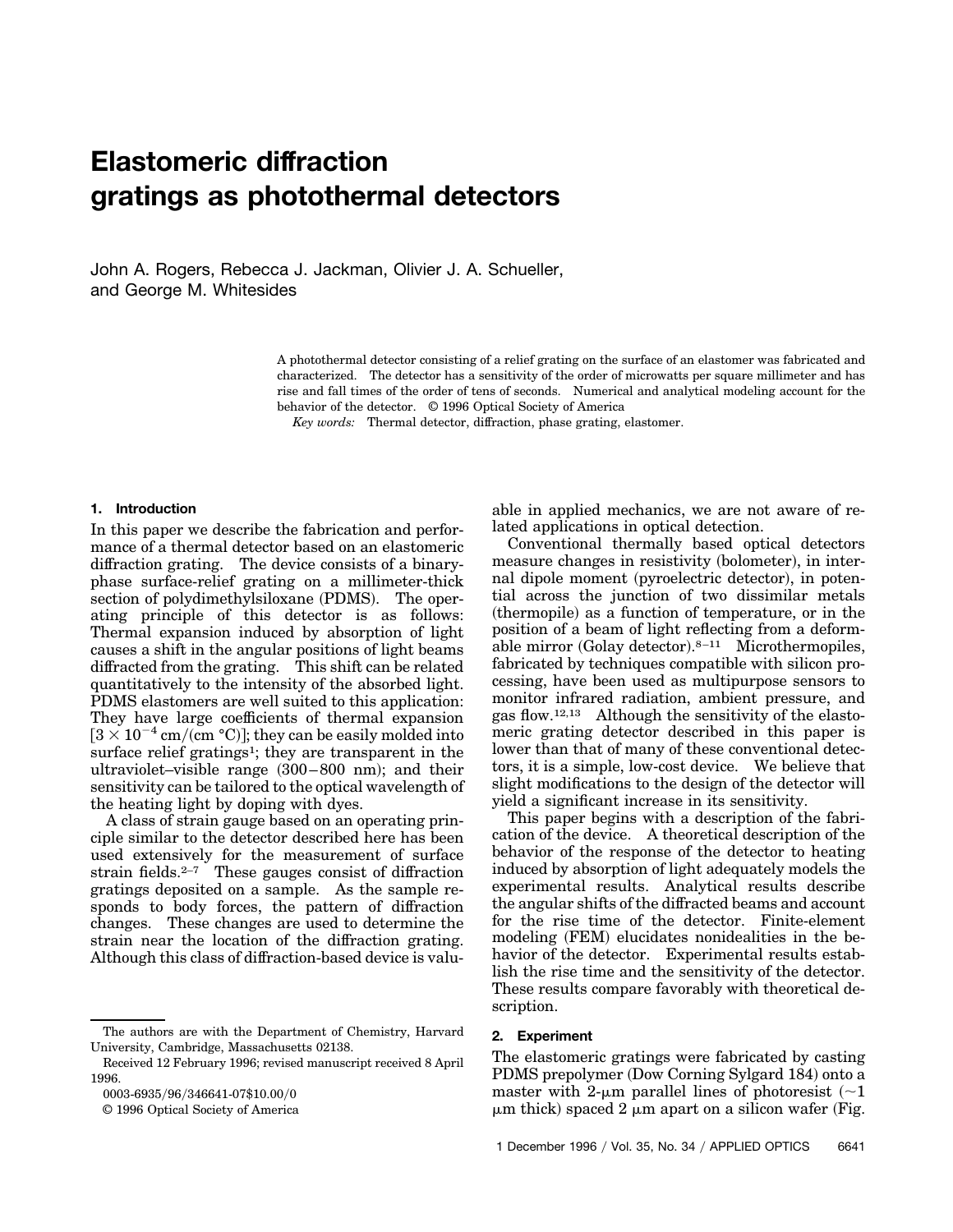

Fig. 1. Fabrication of elastomeric surface-relief phase grating. The elastomeric grating was fabricated by casting of PDMS prepolymer onto a master produced by photolithography. After curing, the elastomeric grating was removed from the master and doped with Sudan Red.

1). After curing, the PDMS was removed from the master, yielding a free-standing elastomeric phase grating. To induce optical absorption near 500 nm, the grating was doped with Sudan Red 7B ( $\lambda_{\text{max}}$  ~ 533 nm) by placing the grating into an ethanol: hexane  $(3:2)$  solution saturated with Sudan Red  $(Aldrich)$ for  $\sim$ 30 min. After being rinsed thoroughly with ethanol, the grating was heated overnight to drive off the remaining solvent. The absorption length of the grating was  $1700 \text{ m}^{-1}$ .

Characterization of the gratings as photothermal detectors was performed with the experimental setup illustrated schematically in Fig. 2. Light from an  $Ar^+$  laser (514 nm), the heating laser, was directed to the grating. Light from a He–Ne laser  $(633 \text{ nm})$ , the probing laser, was overlapped with the heating beam on the elastomeric grating sample. To minimize problems associated with thermal lensing (described in Subsection  $3.A.2$ ) the diameter of the probing beam  $(-1)$  mm was made small compared with that of the heating beam  $(\sim 1 \text{ cm})$ . The probing beam was well centered in the heated region of the sample.

Expansion induced by the heating beam was detected by measurement of the angular deflection of the diffracted probing beams arising from passage through the grating. The angular deflection was



Fig. 2. Schematic illustration of characterization of the photothermal detector. Lateral thermal expansion induced by absorption of the heating light changes the wavelength of the grating. The change in wavelength is monitored by deflection of diffracted orders of a probing laser beam. Higher-order diffracted beams  $(|m| > 2)$  have been omitted from the figure for clarity.

measured as a function of the intensity of the heating beam. For linear deflections larger than 1 mm, distances were measured with a ruler. Smaller deflections were measured with a CCD camera. The response time was determined by measurement of the angular deflection of a diffracted beam during the heating process by use of a CCD camera.

#### **3. Results and Discussion**

#### A. Theory

Simple theoretical arguments explain the experimental behavior of the device. First an expression for the angular shift of diffracted beams as a function of temperature, the coefficient of thermal expansion, the wavelength of the grating, and the probing angle of incidence is derived. This expression accurately accounts for experimental observations and indicates several ways to optimize the sensitivity of the device. FEM of the optically induced thermal expansion is described. The FEM results show that a thermal lens, or bump, forms on the surface of the device when it is heated. This thermal lens must be considered when the performance of the device is modeled. Finally, analytical results for heat flow in a semiinfinite body are presented. These results illustrate how parameters governing the flow of heat determine the sensitivity and time response of the device.

# *1. Thermally Induced Angular Shift of Diffracted Beams.*

For a given expansion, the highest-order diffracted beams generated by probing at large angles of incidence undergo the largest angular deflections.

Light diffracted from a grating appears in angular locations determined by

$$
\sin \theta - \sin \theta_0 = \frac{m\lambda}{d},\qquad(1)
$$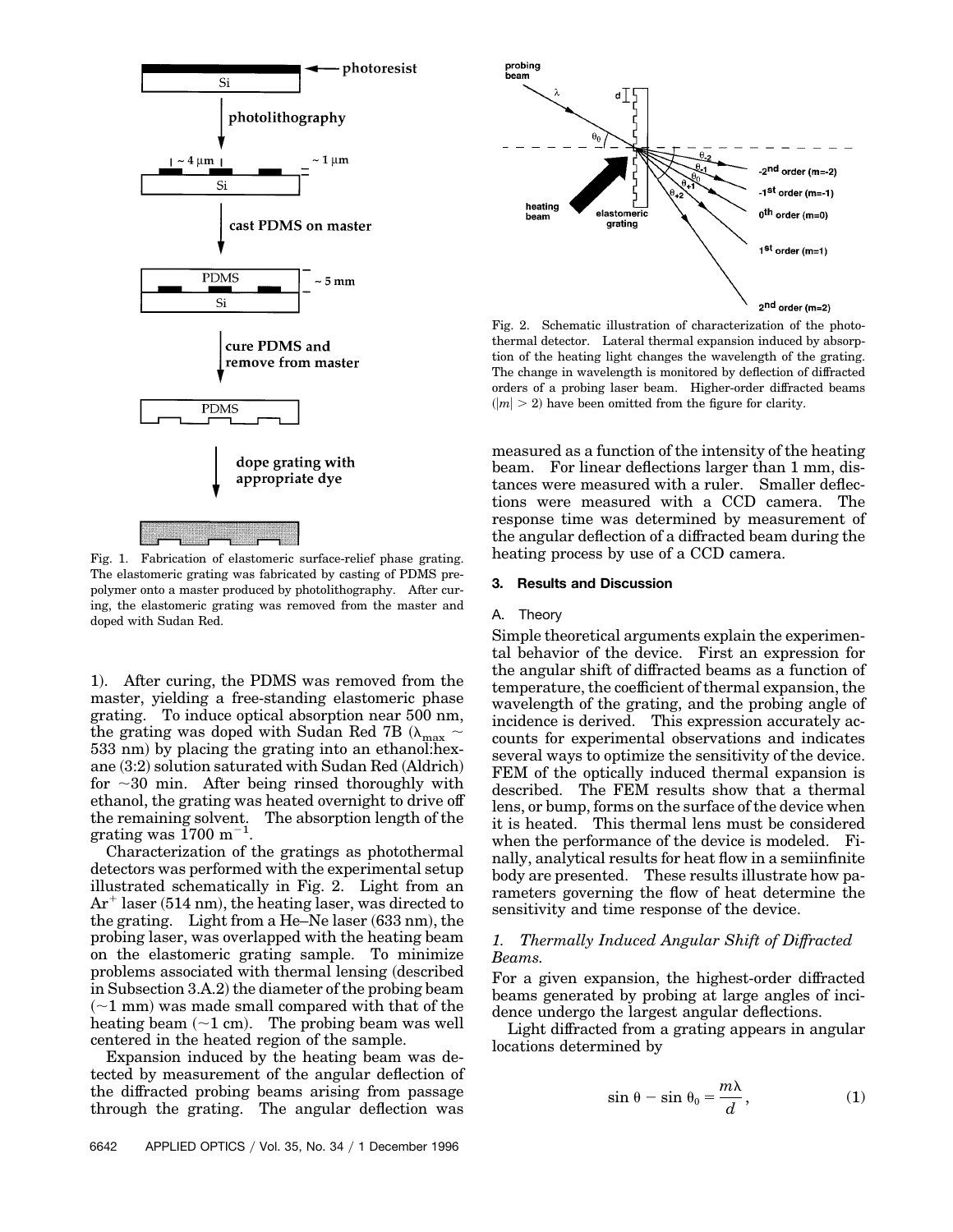

Fig. 3. Normalized angular deflection,  $\Delta\theta_m/[-\alpha_T T/(1 + \alpha_T T)],$ plotted as a function of  $d/m\lambda$  and  $\theta_0$ , where *m* is the diffracted order,  $d$  is the wavelength of the grating,  $\lambda$  is the optical wavelength, and  $\theta_0$  is angle of incidence of the probing beam. For a given expansion, the largest changes in diffraction angle are produced when  $d/m\lambda$  is small and the incidence angle is large.

where  $\theta_m$  is the angle of diffraction for the *m*th-order beam,  $\theta_0$  is angle of incidence of the probing beam,  $\lambda$ is the wavelength of the probing light, and *d* is the wavelength of the diffraction grating. Figure 2 illustrates the quantities appearing in Eq.  $(1)$ .

Thermal expansion induces a change in the wavelength of the grating. This change is proportional to the change in temperature and the coefficient of thermal expansion and is given by

$$
d_T = d + \Delta d = d(1 + \alpha_T T), \tag{2}
$$

where  $d_T$  is the wavelength of the grating after the temperature increases by *T*, and  $\alpha_T$  is the coefficient of thermal expansion.

Using Eqs.  $(1)$  and  $(2)$ , it is straightforward to show that, when the expansion is small  $(\alpha_T T \ll 1)$ , the change in diffraction angle for the *m*th-order diffracted beam  $\Delta\theta_m$  is given by

$$
\Delta \theta_m = \frac{-\alpha_T T/(1 + \alpha_T T)}{\{(d^2/m^2 \lambda^2) - [1 + (d/m\lambda)\sin \theta_0]^2\}^{1/2}}.
$$
 (3)

Figure 3 shows  $\Delta\theta_m/[-\alpha_TT/(1 + \alpha_TT)]$  as a function of  $d/m\lambda$  and the probing angle  $\theta_0$ . This figure shows that the sensitivity of the device is maximized when  $d/m\lambda$  is small and  $\theta_0$  is large.

# *2. FEM of the Photothermal Expansion of the Device.*

The heating laser generates a bump on the surface of the device that must be taken into account when the performance of the device is determined.

In Subsection 3.A.1 a simple expression was used to relate the magnitude of the mechanical strain  $(\Delta d/d)$  to the temperature rise. In a real experiment, the heating laser has a finite spot size that induces nonuniform strain on the surface of the device. In particular, the localized heating induced by this laser generates a bump on the surface of the device. FEM confirms this expectation.

Two-dimensional, steady-state, thermoelastic



Fig. 4. FEM analysis of the heating of an elastomeric grating structure by a laser beam. The steady-state results show the formation of a bump whose width is of the order of the laser-beam spot size. At the center of this bump, the expansion of the material is approximately spatially homogeneous (right frame of the figure).

FEM computations were performed in the planestrain limit. The surface of the device was assumed to be large compared with the extent of the heating, and the surface was assumed to be free of stress. The flow of heat from the surface of the device to the surroundings was assumed to be Newtonian. The deformed finite-element mesh resulting from these computations is illustrated in Fig. 4. The lateral dimensions of the bump illustrated in this figure are comparable with the size of the area illuminated by the heating laser. The height of the bump ranges from nanometers to micrometers for the experiments described here.

For characterizing and understanding the behavior of the device, this bump, which has the optical properties of a lens, must be taken into account. The lensing effects associated with the bump are minimized when the spot size of the probing beam is small relative to the heating beam and the probing beam is centered in the heating beam. The effects are minimized because the lateral displacements of the grating near the center of the heating beam are only weak functions of the distance from the center  $(Fig. 4)$ . If the size of the probing beam is comparable with that of the heating beam and the probing and heating beams are not perfectly overlapped, then the formation of the bump will cause deflections of the transmitted probing light. These deflections can either add to or subtract from the deflections induced by a change in the wavelength of the grating.

# *3. Time Dependence of the Temperature of the Surface of the Device During Heating.*

The sensitivity and response time of the device are determined by the coefficient of thermal expansion and by parameters governing the flow of heat in the device.

In addition to the steady-state finite-element computations, analytical expressions were derived for the time dependence of the temperature of the device during and after heating. The temperature of the device in the region of the grating determines the change in the wavelength of the grating. To solve for the temporal evolution of this quantity, the thermal response to impulsive heating is evaluated and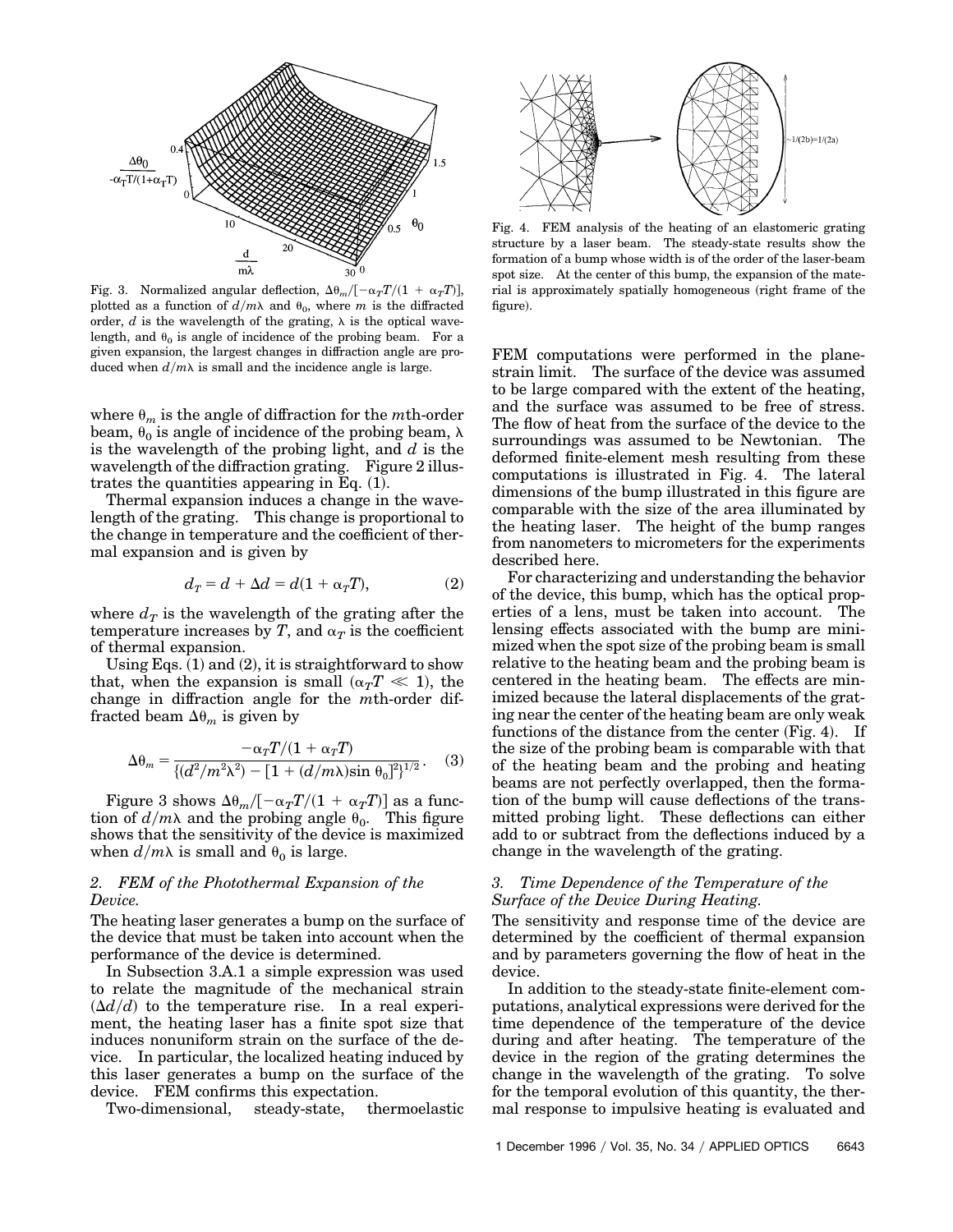

Fig. 5. Definition of the coordinate system and geometrical quantities used in the computation of the dynamics of heat flow. The contours represent equal intensities of the heating beam. The dashed curves represent the depth of penetration of the heating beam, where  $1/\alpha$  is the absorption length.

then convolved with the temporal dependence of the heating light. The relevant equations follow. The coordinate system is illustrated in Fig. 5.

$$
\frac{\partial T}{\partial t} = D\nabla^2 T + \frac{I_{\text{abs}}\alpha}{\rho C} \exp(-\alpha z)
$$
  
× exp(- $b^2y^2$ )exp(- $a^2x^2$ ) $\delta(t)$ , (4)

$$
T(t=0) = 0,\t\t(5)
$$

$$
T(z \to \infty) = 0,\t\t(6)
$$

$$
\left. \frac{\partial T}{\partial z} \right|_{z=0} = \frac{R}{D} T|_{z=0}.\tag{7}
$$

The change in temperature is *T* (Kelvin),  $\delta(t)$  is the Dirac delta function centered at  $t = 0, D$  is the isotropic thermal diffusivity (square meters per second),  $\alpha$  is the absorption length (per meter),  $1/b$  is the heatingspot size in the *y* direction (meters),  $1/a$  is the spot size in the *x* direction (meters), and  $R$  defines the rate of Newtonian heat flow from the device to the surroundings (meters per second). The intensity of light absorbed by the device is  $I_{\text{abs}}$  (joules times inverse seconds times inverse square meters),  $\rho$  is the density (kilograms times cubic meters), and  $C$  is the heat capacity per unit mass (joules times inverse kelvins times inverse kilograms). The solution to these equations can be written as

$$
T(x, y, z, t) = \frac{I_{\text{abs}}\alpha}{\rho C} \exp(-\alpha z) X(x, t) Y(y, t) F(z, t), \quad (8)
$$

where

$$
Y(y,t) = \frac{\exp[-y^2b^2/(1+4Dtb^2)]}{(1+4Dtb^2)^{1/2}},
$$
 (9)

$$
X(x,t) = \frac{\exp[-x^2a^2/(1+4Dta^2)]}{(1+4Dta^2)^{1/2}},
$$
 (10)

6644 APPLIED OPTICS / Vol. 35, No. 34 / 1 December 1996

and  $F(z, t)$  solves the following equations:

$$
\frac{\partial F}{\partial t} = D\alpha^2 F - 2D\alpha \frac{\partial F}{\partial z} + D \frac{\partial^2 F}{\partial z^2},\tag{11}
$$

$$
F(t=0) = 1,\t(12)
$$

$$
\left. \frac{\partial F}{\partial z} \right|_{z=0} = cF|_{z=0},\tag{13}
$$

where  $c = \alpha + R/D$ . *X(x, t)* and *Y(y, t)* describe thermal diffusion in the *x* and the *y* directions, respectively, and  $exp(-\alpha z)F(z, t)$  describes the flow of heat in the out-of-plane direction.

Using transform techniques, it can be shown that *F* is given by

$$
F(z, t) = \frac{c \exp(2\alpha z) \exp(D\alpha^2 t)}{2(\alpha - R/D)} \operatorname{erfc}\left[\left(\frac{z}{2\sqrt{Dt}} + \alpha \sqrt{Dt}\right)\right]
$$

$$
+ \exp(D\alpha^2 t) - \frac{\exp(D\alpha^2 t)}{2}
$$

$$
\times \operatorname{erfc}\left[\left(\frac{z}{2\sqrt{Dt}} - \alpha \sqrt{Dt}\right)\right]
$$

$$
+ \frac{(R/D)\exp(cz) \exp(R^2 t/D)}{R/D - \alpha}
$$

$$
\times \operatorname{erfc}\left[\left(\frac{z}{2\sqrt{Dt}} + R\sqrt{t/D}\right)\right], \tag{14}
$$

where erfc is the complementary error function.

From the impulsive solution given in Eqs.  $(8)$ – $(10)$ and  $(14)$ , the temperature during heating by light that has temporal dependence defined by  $f(t)$  is  $T_{ni}$ , the nonimpulsive temperature response:

$$
T_{\rm ni}(x, y, z, t) = \int_{-\infty}^{t} T(x, y, z, t - t') f(t') dt'.
$$
 (15)

In the limiting case that  $b = a$  and  $R = 0$ , our result is consistent with that of Betchel.14 For the experiments described here the heating laser pulse has the form

$$
f(t) = \begin{cases} 0 & t \le 0 \\ 1 & 0 < t \le \tau \\ 0 & t > \tau \end{cases}
$$
 (16)

The temporal duration of the heating is  $\tau$ . Using this form to integrate Eq.  $(15)$  numerically yields the temperature of the grating as a function of time during and after the heating. Figure 6 shows the temporal evolution of the surface temperature of the device. When the flow of heat into the depth of the device dominates the behavior of the temperature at the surface (*R* is small, and  $1/b$  and  $1/a$  are large), the temperature increases without bound, with the increase having approximately the form<sup>14</sup> $t^{1/2}$ . In a real system the temperature of the device reaches a steady state when the rate at which heat is generated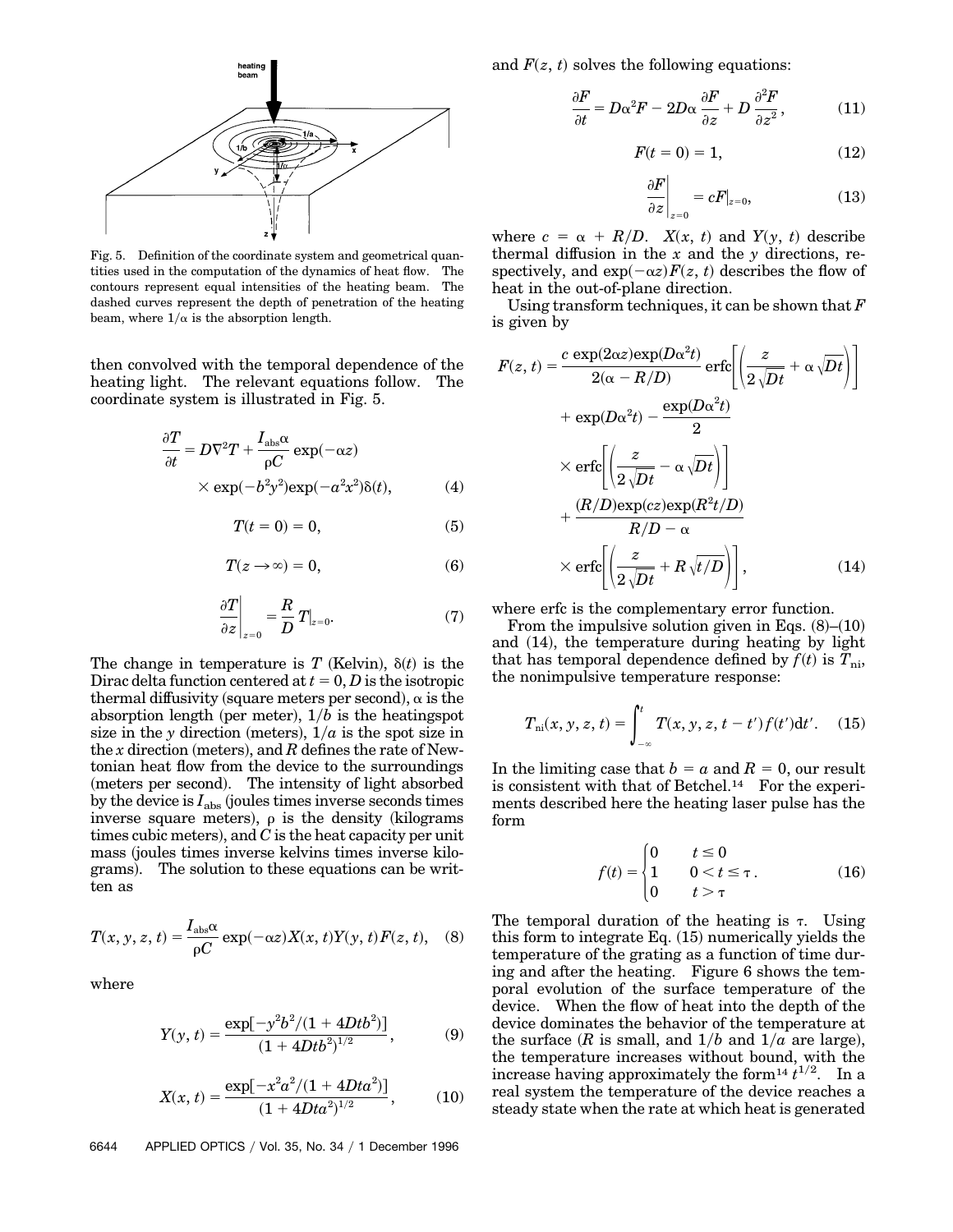

Fig. 6. Surface temperature as a function of time for a semiinfinite body heated by a continuous-wave laser. The parameters for the simulation shown here were as follows:  $\alpha = 1000.0 \text{ m}^{-1}$ ,  $D = 5.0 \times 10^{-7} \text{ m}^2/\text{s}, R = 1.0 \times 10^{-6} \text{ m/s}, b^{-1} = 0.5 \text{ cm}, a^{-1} =$ 0.5 cm. The values of  $\alpha$ ,  $b^{-1}$ , and  $a^{-1}$  were measured. *R* and *D* are typical for the sort of system investigated here and were taken from the literature.<sup>15,16</sup>



Fig. 7. Surface temperature as a function of time for two semiinfinite bodies heated by a continuous-wave laser. Only the thermal diffusivity of the materials is different. In the material with lower diffusivity, the temperature rise is slower but, in a given amount of time, reaches a higher value than the temperature in the material with higher thermal diffusivity. As a result, if all other material properties remain the same, increasing the thermal diffusivity of the detector will cause the rise time and the sensitivity to decrease.

by the heating laser is equal to the rate at which heat is removed by convective and other losses.

The equations in this section illustrate how the sensitivity and rise time of the device are affected by variables that determine the dynamics of the flow of heat. In particular, these equations show that increases in sensitivity can be obtained when the rate of heat flow out of the device or away from the region of the device near the surface is restricted or slowed. To accomplish the reduction in the flow of heat, the device could be sealed in an evacuated cell or could be constructed of a material with a low thermal diffusivity. The equations also show that to decrease the rise time of the device, the time required to establish equilibrium between the device and the surroundings should be decreased. This equilibrium is estab-



minus first-, second-, third-, and fourth-order diffracted beams as a function of the intensity of the heating light. Green light  $(514 \text{ nm})$ was used to heat, and red light (633 nm) was used to probe. The detector consisted of a PDMS grating doped with Sudan Red. The solid line in the top panel, illustrating the angular deflection of the plus or minus fourth-order, represents the best linear fit to the data. The solid lines in the other panels were generated with the best-fit slope for the fourth-order data and Eq.  $(3)$  and involve no additional fitting parameters.

lished when the rate of flow of heat into the device and away from the region of the device near the grating are equal. To decrease the time required to reach equilibrium, the device could be surrounded by material that would efficiently draw heat from the device. Also, the device could be fabricated from material with a high thermal diffusivity in order to increase the rate of flow of heat to the bulk of the device. In this way, when the flow of heat out of the device can be neglected, the time required for the time rate of change of the surface temperature to fall below a given value could be reduced. Some of these ideas are illustrated in Fig. 7; this figure suggests the time dependence of the surface temperature of two devices made from materials with different thermal diffusivities when the flow of heat out of the device and into the surroundings is negligible. All other parameters describing the devices are unchanged. Figure 7 shows that the temporal derivative of the surface temperature of the material with high thermal diffusivity approaches a small value more quickly than the corresponding quantity for the material with low thermal diffusivity. Figure 7 also shows that, at any given time after  $t = 0$ , the surface temperature of the material with low thermal diffusivity is higher than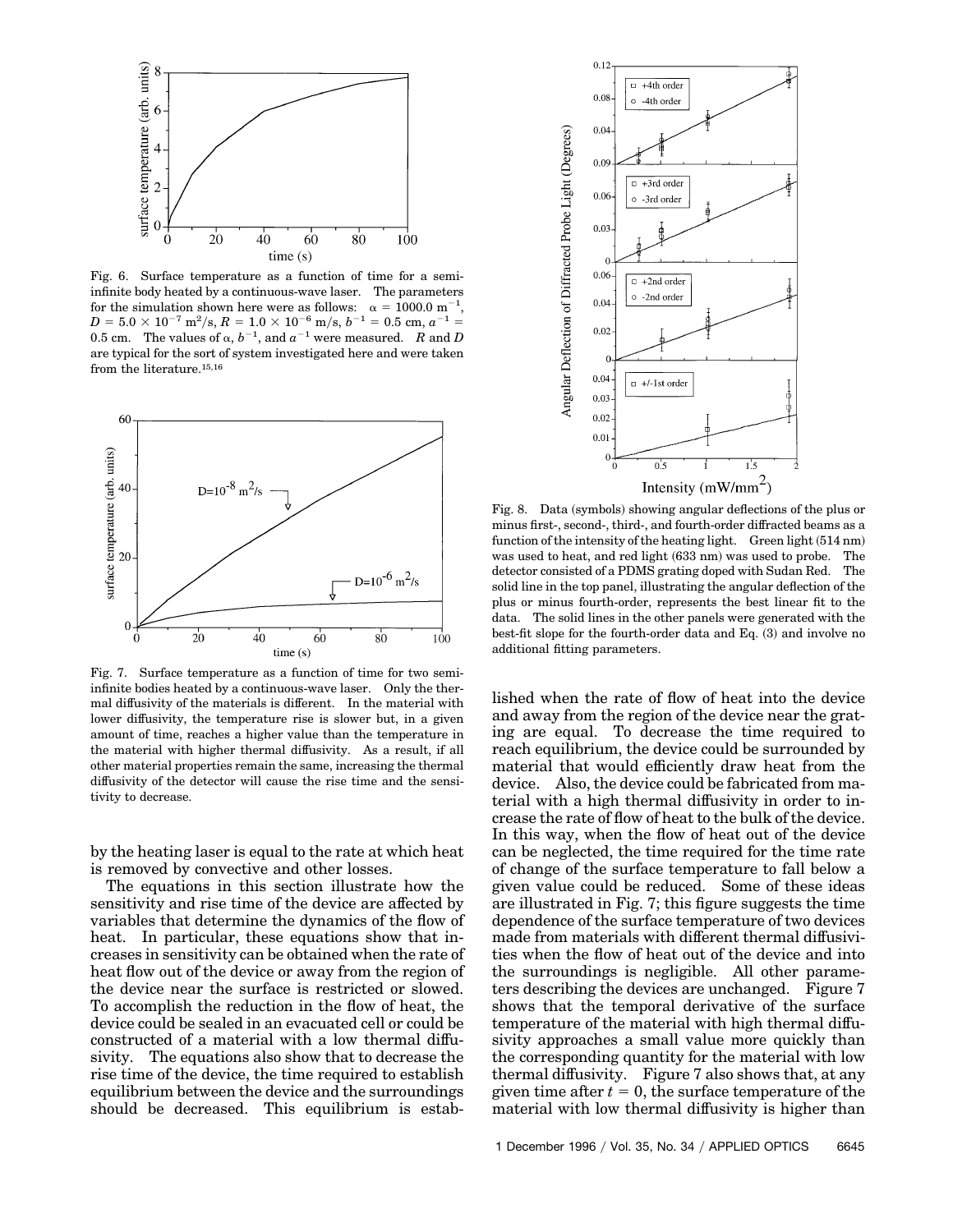

Fig. 9. Data showing angular deflections of the ninth-order beam as a function of the intensity of the heating light. The probing angle of incidence was 42°. The data illustrate sensitivity to microwatts per square millimeter.

the surface temperature of the material with high thermal diffusivity. In other words, the sensitivity of the device made from a high-diffusivity material is lower than a similar device constructed from material having a lower thermal diffusivity.

## B. Experiment

Figure 8 plots the angular deflections in the first-, second-, third-, and fourth-order spots of the probing beam (normal incidence) induced by heating light as a function of the intensity of the heating beam. Deflections of each of the diffracted beams are related to one another according to Eq.  $(3)$ . To evaluate the sensitivity of our detector, we performed calibration measurements using the one of the highest-order observable diffracted beams (in our case, the ninthorder spot) at a large  $(42^{\circ})$  probing angle. Figure 9 illustrates the results. As with the first four diffracted beams, the ninth-order beam exhibited an angular deflection related linearly to the intensity of the heating light. The sensitivity limit of this detector is of the order of microwatts per square millimeter. For intensities in this range the change in grating wavelength is of the order of 1 part in  $10^5$ , which corresponds to a change in periodicity of 0.2 Å for a grating with a wavelength of  $4 \mu m$ . Using Eq.  $(3)$ , the measured angular shifts and the linear thermal expansion coefficient for PDMS, we calculated



Fig. 10. Data showing the angular deflection of the fourth-order beam as a function of time after the detector is exposed to heating light. The lines represent empirical fits of the data to a single exponential rise and fall. The rise and fall times determined from these fits were  $\sim$ 25 s.

that the heating laser induced temperature changes of between 0.01 and 10 K near the surface of the grating.

The rise and fall times of the device were determined by measuring the angular deflection of the fourth-order diffracted beam as a function of time during the heating process; a CCD camera was used for the measurement. Figure 10 shows the linear displacement of the beam as a function of time. Fitting the experimental data empirically with an exponential curve gave rise and fall times of  $\sim$ 25 s. The experimental rise time is comparable with the analytical calculations for time-dependent heat flow in a semi-infinite body described in Subsection 3.A.3 and illustrated in Fig. 6. Because of uncertainties in physical properties of our detector and inadequacies in the theoretical model, detailed quantitative comparison between experimentally measured and theoretically predicted rise times was not attempted.

### **4. Conclusions**

A frequency-sensitive photothermal detector was fabricated with doped PDMS elastomers. Thermal expansion induced by absorption of heating light by dye molecules resulted in a shift in the angular positions of light beams diffracted from the grating. This detector has a sensitivity of the order of microwatts per square millimeter and a rise and fall time of 25 s. As mentioned in the introduction, there are means for increasing the sensitivity of the device. These improvements include thermally isolating the grating, exploiting the redundancy in the data provided by multiple-diffracted beams, or using different surfacerelief structures for generating the diffracted light.